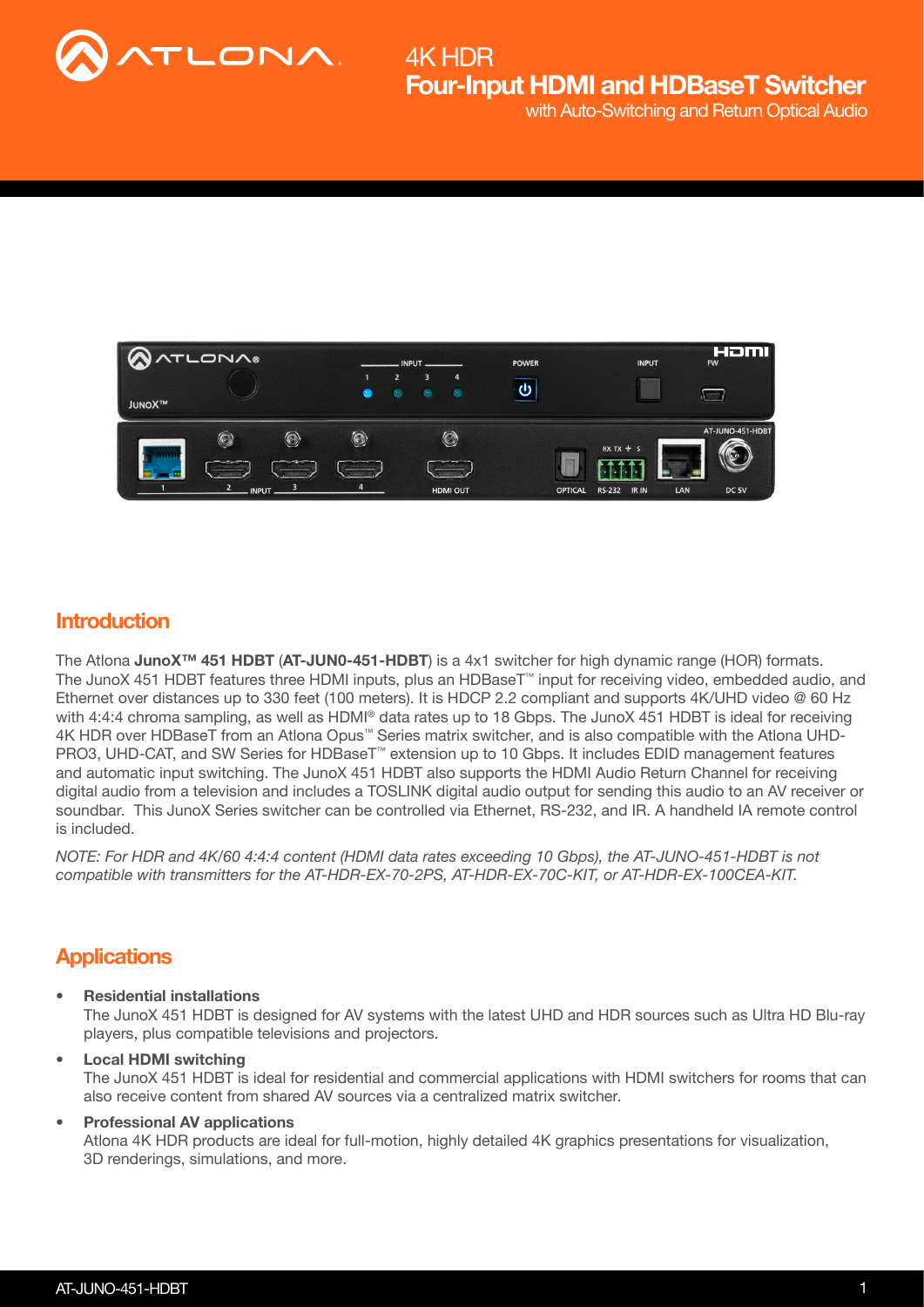

### Key Features

#### 4x1 HDMI and HDBaseT Switcher

- Delivers high performance, reliable HDMI and HDBaseT signal switching.
- HDBaseT input receives AV, control, and Ethernet up to 330 feet (100 meters) @ 1080p with CAT5e/6 or 4K HDR using CAT6a/7 cable.
- Easy to install and deploy in residential and commercial applications.

#### 4K/UHD capability @ 60 Hz with 4:4:4 chroma sampling, plus support for HDR formats

- Compatibility with new and emerging 4K/UHD and HDR-capable sources and displays.
- Compatible with 4K HDR10 and Dolby® Vision™ @ 60 Hz (30 Hz for HDBaseT input).
- Fully supports video resolutions, audio formats, and color space formats in the HDMI 2.0b specification.

#### HDCP 2.2 compliant

- Adheres to latest specification for High-bandwidth Digital Content Protection.
- Allows protected content stream to pass between devices.

#### Automatic input selection using hot plug detect and video detection technology

- Selects active input when sources are connected or if there is a change in source power status.
- Enables simplified, automatic system operation with no user intervention necessary.

#### EDID management

- Manages EDID communications with the source through a display's EDID or internally stored EDID.
- Ensures desired audio formats and video resolutions are provided to the AV system.

#### Delivers return audio from a TV via ARC to an optical digital audio output

- Supports the HDMI Audio Return Channel and provides a return audio pathway from a television to an AV receiver or soundbar over the TOSLINK digital audio output.
- Easy and convenient integration of television audio for over-the-air broadcasts, over-the-top (OTT) media services, and more.

#### Visually lossless VESA Display Stream Compression

- Enables HDBaseT transmission of HDMI up to 18 Gbps using extremely light video compression.
- Innovative signal extension solution delivers very high, pristine image quality. Compatible with forthcoming Atlona matrix switchers with 4K HDR-enabled HDBaseT outputs.

#### TCP/IP, RS-232, and IR control

- Flexible control options for compatibility with Atlona Velocity™ and third-party control systems.
- Reduces integration time and costs. Includes a convenient handheld IR remote control.

#### HDMI audio de-embedding

- Extracts HDMI two-channel PCM or multi-channel bitstream audio to the TOSLINK digital audio output.
- Provides an additional integration option for AV receivers and soundbars.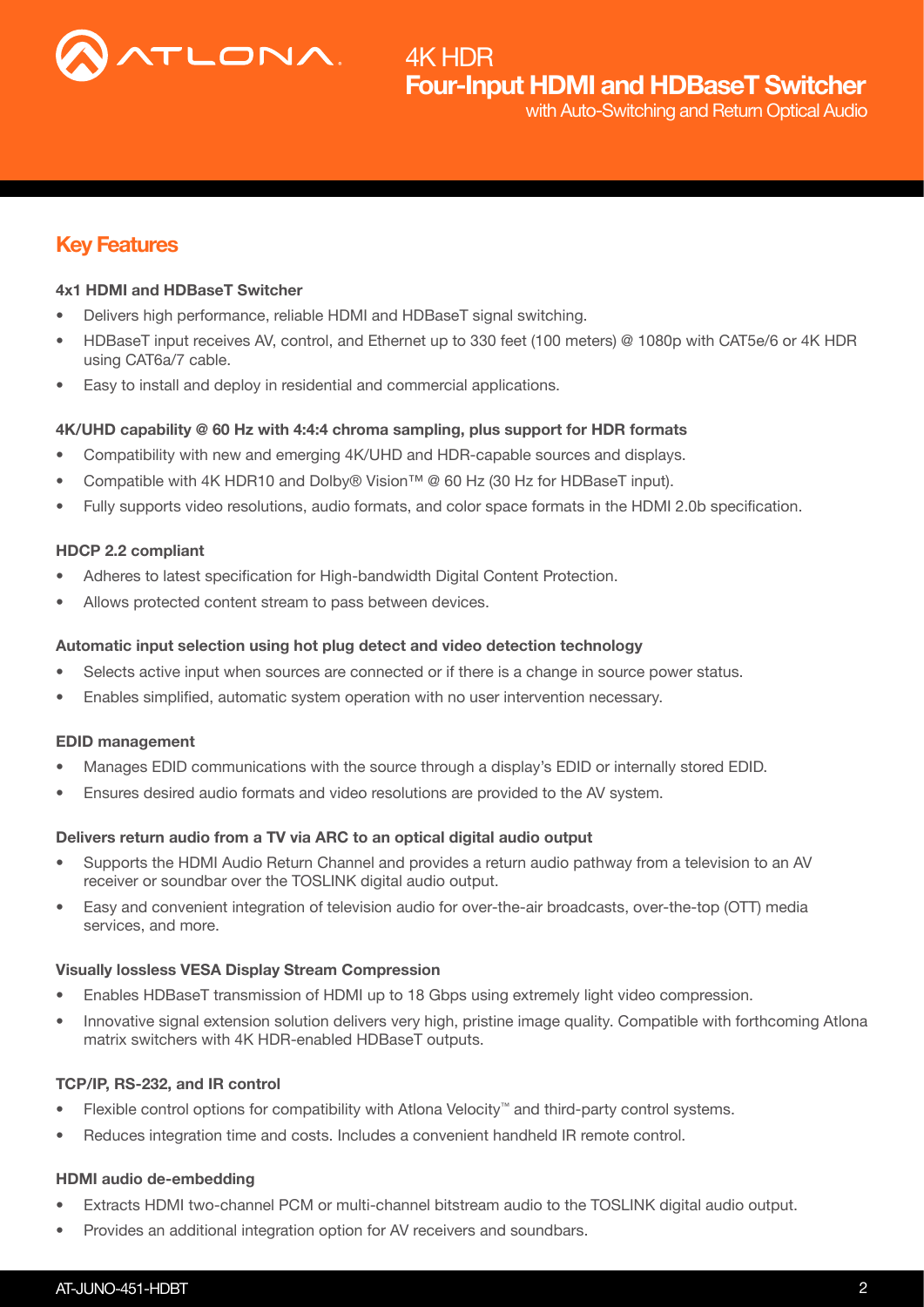

Four-Input HDMI and HDBaseT Switcher 4K HDR with Auto-Switching and Return Optical Audio

## **Specifications**

| Connectors, Controls, and Indicators |                                                                                                                                                                                                |                                                                |              |                |
|--------------------------------------|------------------------------------------------------------------------------------------------------------------------------------------------------------------------------------------------|----------------------------------------------------------------|--------------|----------------|
| <b>HDMI IN</b>                       | 3 - Type A, 19-pin female                                                                                                                                                                      |                                                                |              |                |
| <b>HDMI OUT</b>                      | 1 - Type A, 19-pin female                                                                                                                                                                      |                                                                |              |                |
| <b>USB</b>                           | 1 - Type mini-B, 5-pin female                                                                                                                                                                  |                                                                |              |                |
| <b>RS-232 / IR</b>                   | 1 - 5-pin captive screw                                                                                                                                                                        |                                                                |              |                |
| <b>OPTICAL</b>                       | 1 - TOSLINK™                                                                                                                                                                                   |                                                                |              |                |
| <b>HDBaseT</b>                       | $1 - RJ45$                                                                                                                                                                                     |                                                                |              |                |
| LAN                                  | 1 - RJ45                                                                                                                                                                                       |                                                                |              |                |
| DC <sub>5V</sub>                     | 1 - Barrel connector, 5.5 mm, locking                                                                                                                                                          |                                                                |              |                |
| Power button                         | 1 - Momentary, tact-type, backlit power LED                                                                                                                                                    |                                                                |              |                |
| Input select button                  | 1 - Momentary, tact-type                                                                                                                                                                       |                                                                |              |                |
| Video input indicators               | 4 - LED, blue                                                                                                                                                                                  |                                                                |              |                |
| Video                                |                                                                                                                                                                                                |                                                                |              |                |
|                                      |                                                                                                                                                                                                |                                                                |              |                |
| UHD/HD/SD                            | 4096x2160@24/25/30/50/60Hz, 3840x2160@24/25/30/50/60Hz, 2048x1080p, 1080p@23.98/24/25/29.<br>97/30/50/59.94/60Hz, 1080i@50/59.94/60Hz, 720p@50/59.94/60Hz, 576p, 576i, 480p, 480i              |                                                                |              |                |
| <b>VESA</b>                          | 2560×2048, 2560×1600, 2048×1536, 1920×1200, 1680×1050, 1600×1200, 1600×900, 1440×900,<br>1400×1050, 1366×768, 1360×768, 1280×1024, 1280×800, 1280×768, 1152×768, 1024×768, 800×600,<br>640×480 |                                                                |              |                |
| Color Space                          | YUV, RGB                                                                                                                                                                                       |                                                                |              |                |
| Chroma Subsampling                   | 4:4:4, 4:2:2, 4:2:0                                                                                                                                                                            |                                                                |              |                |
| Color Depth                          | 8-bit, 10-bit, 12-bit                                                                                                                                                                          |                                                                |              |                |
| <b>HDR</b>                           |                                                                                                                                                                                                | HDR10 and Dolby® Vision™ @ 60 Hz (30 Hz for HDBaseT input)     |              |                |
| Audio                                |                                                                                                                                                                                                |                                                                |              |                |
| HDMI IN / HDBaseT IN                 | PCM 2Ch, LPCM 5.1, LPCM 7.1, Dolby® Digital, DTS® 5.1, Dolby Digital Plus™, Dolby TrueHD, DTS-<br>HD Master Audio <sup>™</sup> , Dolby Atmos®, DTS:X                                           |                                                                |              |                |
| Sample Rate                          |                                                                                                                                                                                                | 32 kHz, 44.1 kHz, 48 kHz, 88.2 kHz, 96 kHz, 176.4 kHz, 192 kHz |              |                |
| <b>Bit Rate</b>                      | 24-bit (max.)                                                                                                                                                                                  |                                                                |              |                |
| <b>Resolution / Distance</b>         | 4K - Feet                                                                                                                                                                                      | 4K - Meters                                                    | 1080p - Feet | 1080p - Meters |
| HDMI IN/OUT                          | 15                                                                                                                                                                                             | 5                                                              | 30           | 10             |
| CAT5e/6                              | 115                                                                                                                                                                                            | 35                                                             | 200          | 60             |
| CAT6a/7                              | 130                                                                                                                                                                                            | 40                                                             | 230          | 70             |
|                                      |                                                                                                                                                                                                |                                                                |              |                |
| Signal                               |                                                                                                                                                                                                |                                                                |              |                |
| Maximum TMDS Clock                   | 600 MHz                                                                                                                                                                                        |                                                                |              |                |
| <b>HDBaseT</b>                       | 18 Gbps                                                                                                                                                                                        |                                                                |              |                |
| <b>HDMI</b>                          | 2.0                                                                                                                                                                                            |                                                                |              |                |
| <b>USB</b>                           | 2.0                                                                                                                                                                                            |                                                                |              |                |
| <b>HDCP</b>                          | 2.2                                                                                                                                                                                            |                                                                |              |                |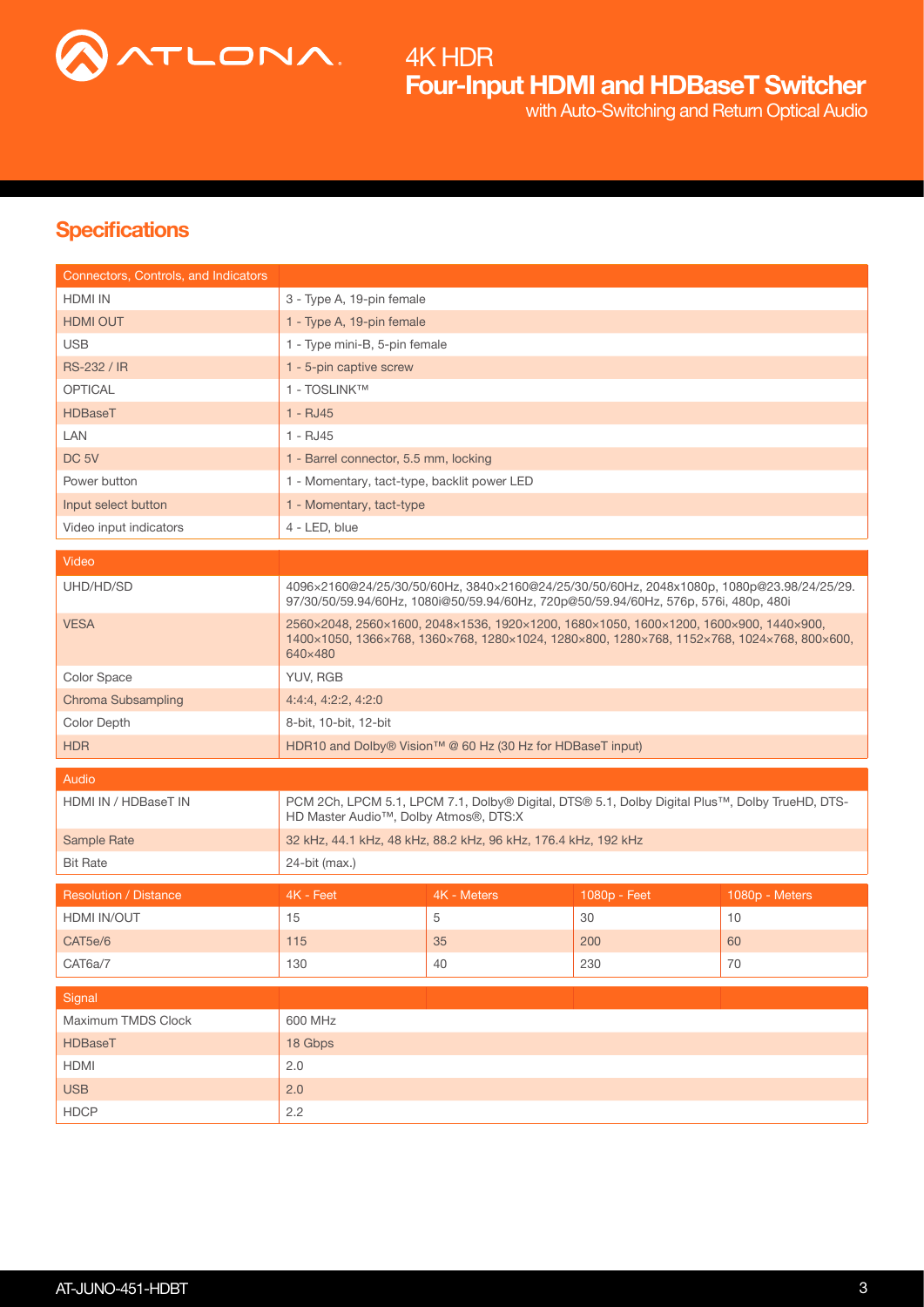

# Four-Input HDMI and HDBaseT Switcher 4K HDR

with Auto-Switching and Return Optical Audio

| Temperature               | Fahrenheit                                      | <b>Celsius</b>                  |  |  |
|---------------------------|-------------------------------------------------|---------------------------------|--|--|
| Operating                 | 32° to 122°                                     | $0^\circ$ to $50^\circ$         |  |  |
| Storage                   | $-4^\circ$ to $140^\circ$                       | -20 $^{\circ}$ to 60 $^{\circ}$ |  |  |
| Humidity (RH)             | 20% to 90%, non-condensing                      |                                 |  |  |
| Power                     |                                                 |                                 |  |  |
| Consumption               | 6.6 W                                           |                                 |  |  |
| <b>Idle Consumption</b>   | 5.9 W                                           |                                 |  |  |
| Supply                    | Input: 100 - 240 V AC, 50/60 Hz, Output: 5 V DC |                                 |  |  |
|                           |                                                 |                                 |  |  |
| Dimensions (H x W x D)    | Inches                                          | <b>Millimeters</b>              |  |  |
| Unit                      | $1.0 \times 8.6 \times 5.9$                     | 26 x 219 x 152                  |  |  |
| Power Supply (AT-PS-54-L) | $1.22 \times 1.97 \times 3.17$                  | 31 x 50 x 80.6                  |  |  |
| Weight                    | <b>Pounds</b>                                   | Kilograms                       |  |  |
| Device                    | 1.82                                            | 0.82                            |  |  |
|                           |                                                 |                                 |  |  |
| Certification<br>Device   | CE, FCC                                         |                                 |  |  |